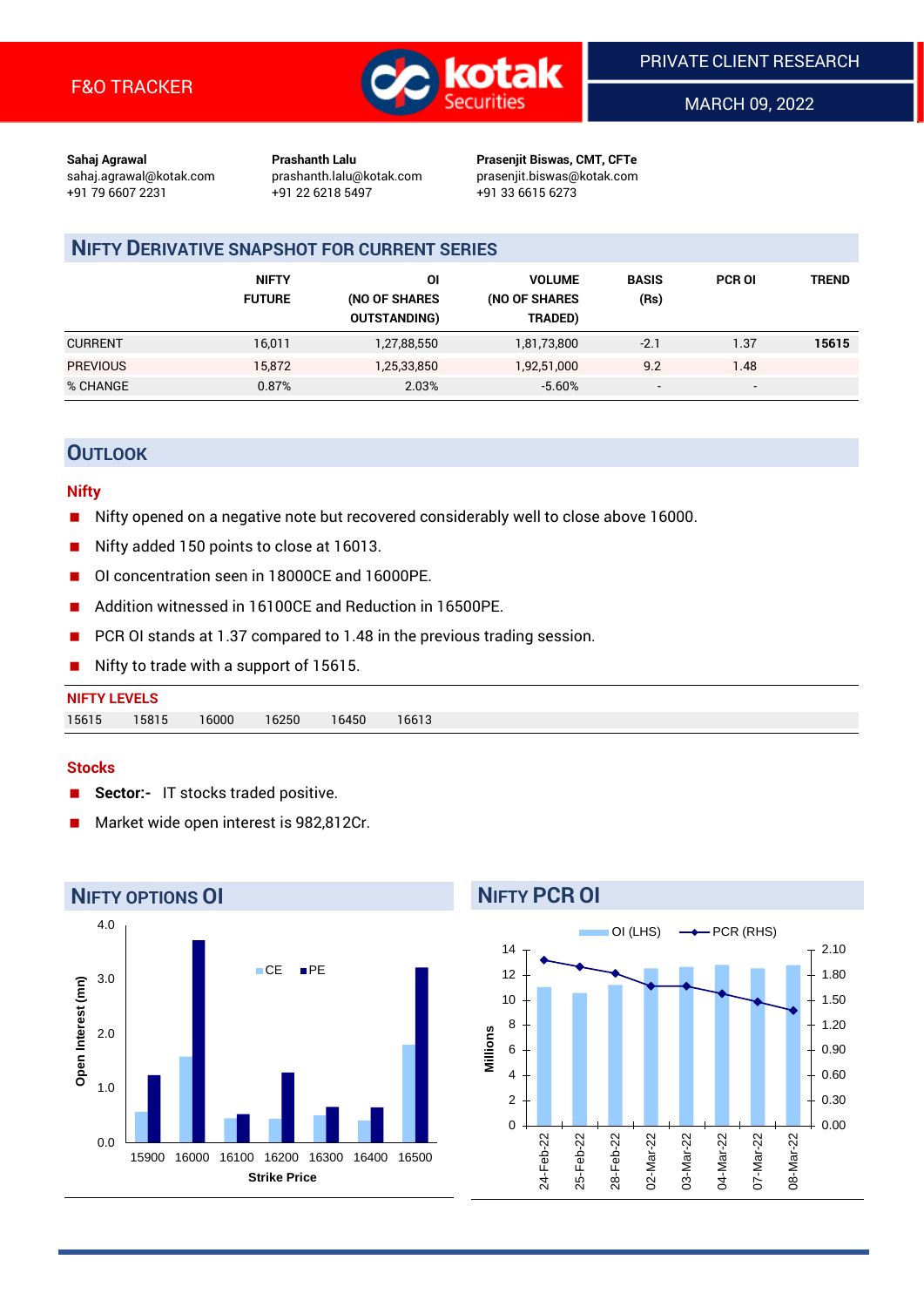# **FUTURE STATISTICS**

## **OI INCREASE**

| <b>SYMBOL</b>     | ΟI    | ΟI           | <b>PRICE CHG</b> |
|-------------------|-------|--------------|------------------|
|                   | (%)   | (SHARES)     | $(\%)$           |
| <b>JKCEMENT</b>   | 30.5% | 4,07,400     | $-6.3%$          |
| GSPL              | 24.7% | 15,62,300    | 1.5%             |
| <b>MCX</b>        | 20.1% | 20,34,550    | $-1.3%$          |
| <b>MOTHERSUMI</b> | 17.9% | 3,16,92,500  | $-1.1%$          |
| <b>BAJAJ-AUTO</b> | 11.3% | 19,60,500    | 2.5%             |
| <b>ASHOKLEY</b>   | 9.0%  | 4,50,85,500  | 0.2%             |
| <b>ICICIBANK</b>  | 8.4%  | 13,43,89,750 | 1.7%             |
| <b>APOLLOTYRE</b> | 6.9%  | 1,43,90,000  | $-1.3%$          |
| <b>HINDCOPPER</b> | 6.2%  | 1,61,63,700  | 1.6%             |
| <b>ATUL</b>       | 6.0%  | 97,200       | 5.9%             |

| <b>OI DECREASE</b> |         |             |                  |
|--------------------|---------|-------------|------------------|
| <b>SYMBOL</b>      | ΟI      | ΟI          | <b>PRICE CHG</b> |
|                    | (%)     | (SHARES)    | (%)              |
| IGL.               | $-9.1%$ | 1,71,86,125 | 9.6%             |
| <b>AUBANK</b>      | $-8.9%$ | 26,07,500   | 3.1%             |
| <b>NAVINFLUOR</b>  | $-8.5%$ | 3,69,450    | $-0.6%$          |
| <b>DALBHARAT</b>   | $-7.9%$ | 7.07.750    | 2.3%             |
| <b>HINDALCO</b>    | $-7.8%$ | 3,30,57,325 | $-4.8%$          |
| <b>LAURUSLABS</b>  | $-7.2%$ | 50.85.900   | 1.3%             |
| <b>PERSISTENT</b>  | $-7.1%$ | 4,58,100    | 1.2%             |
| <b>MGL</b>         | $-6.6%$ | 35,69,400   | 6.7%             |
| <b>CUB</b>         | $-5.2%$ | 1,16,24,600 | 6.2%             |
| DEEPAKNTR          | $-5.1%$ | 18,29,000   | 3.1%             |

# **CASH STATISTICS**

| <b>TOP VOLUMES</b> |                      |              |              |  |  |  |  |  |
|--------------------|----------------------|--------------|--------------|--|--|--|--|--|
| <b>SYMBOL</b>      | <b>TRADED SHARES</b> | <b>VALUE</b> | <b>CLOSE</b> |  |  |  |  |  |
|                    | (QTY)                | (IN LAKHS)   |              |  |  |  |  |  |
| <b>HDFCBANK</b>    | 1,96,06,246          | 2,55,897     | 1,328        |  |  |  |  |  |
| <b>RELIANCE</b>    | 98,25,043            | 2,18,130     | 2,236        |  |  |  |  |  |
| <b>TATAMOTORS</b>  | 5,55,43,383          | 2,15,364     | 392          |  |  |  |  |  |
| <b>HDFC</b>        | 90,24,183            | 1,89,625     | 2.152        |  |  |  |  |  |
| <b>MARUTI</b>      | 28,40,376            | 1,88,789     | 6,806        |  |  |  |  |  |
| <b>SBIN</b>        | 4,25,10,207          | 1,84,682     | 440          |  |  |  |  |  |
| <b>ICICIBANK</b>   | 2,67,16,975          | 1,74,958     | 665          |  |  |  |  |  |
| <b>AXISBANK</b>    | 2,48,28,458          | 1,62,795     | 670          |  |  |  |  |  |
| ONGC               | 7,31,27,816          | 1,34,027     | 179          |  |  |  |  |  |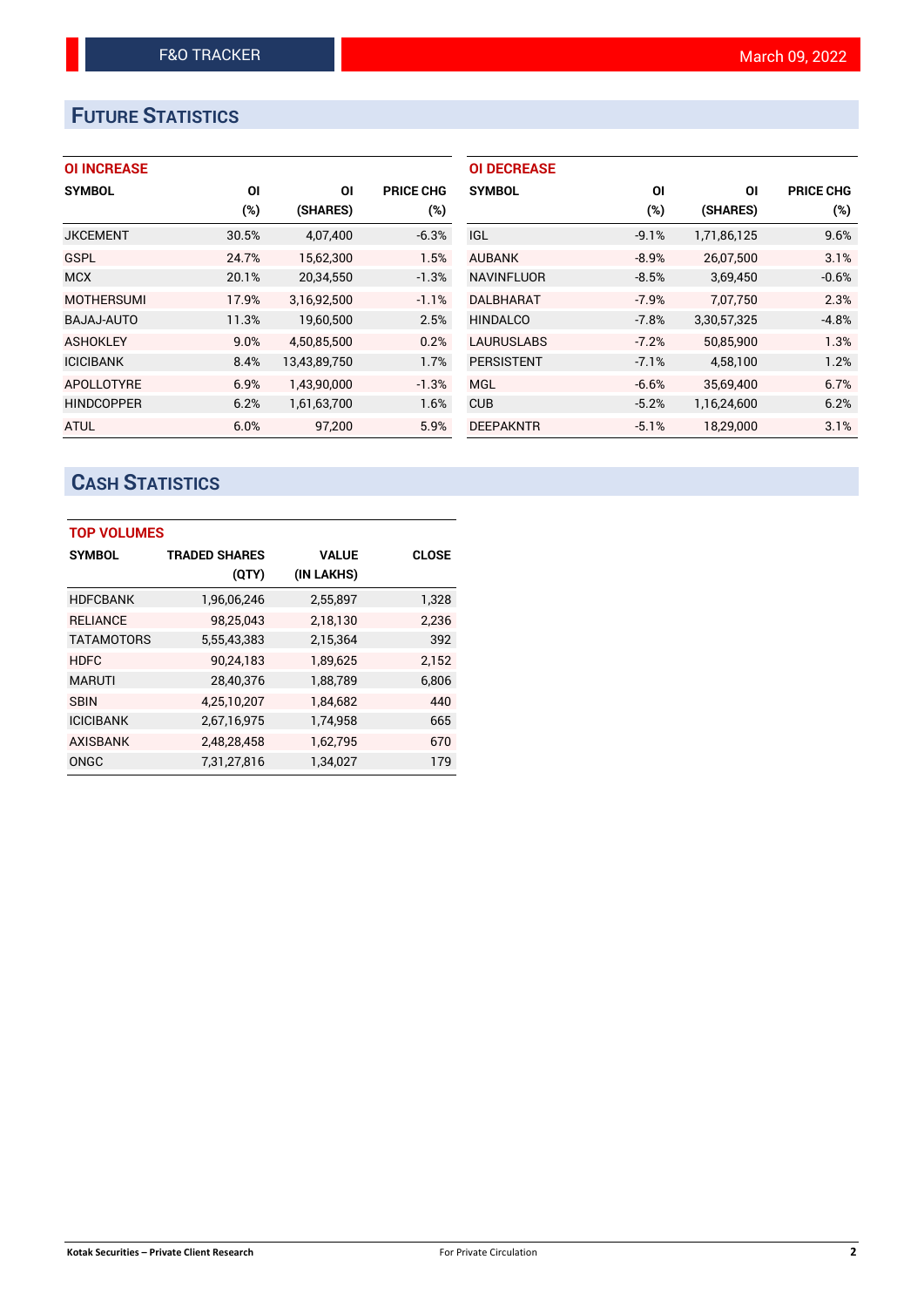# **OPTION STATISTICS**

## **SIGNIFICANT CALL OPEN INTEREST**

| <b>SYMBOL</b>     | <b>STRK</b>  | <b>OPTION</b> | <b>CLOSE</b> | <b>FUT</b>   | ΟI         |
|-------------------|--------------|---------------|--------------|--------------|------------|
|                   | <b>PRICE</b> | TYPE          | (RS)         | <b>CLOSE</b> | (SHARES)   |
| <b>NTPC</b>       | 135          | <b>CE</b>     | 2.0          | 133          | 350,60,700 |
| ONGC              | 200          | CE            | 3.0          | 177          | 145,06,800 |
| GAIL              | 160          | <b>CE</b>     | 4.2          | 155          | 88,26,700  |
| ONGC              | 190          | CE            | 4.6          | 177          | 83,23,700  |
| ONGC              | 180          | CE            | 7.4          | 177          | 77,38,500  |
| <b>TATAMOTORS</b> | 500          | CE            | 2.0          | 393          | 167,69,400 |
| ONGC              | 185          | <b>CE</b>     | 5.9          | 177          | 61,52,300  |
| <b>NTPC</b>       | 140          | CE            | 1.1          | 133          | 90.74.400  |
| COALINDIA         | 200          | CE            | 5.4          | 188          | 55,86,000  |
| <b>IOC</b>        | 120          | CE            | 3.0          | 115          | 62.59.500  |

## **SIGNIFICANT PUT OPEN INTEREST**

| <b>SYMBOL</b>     | <b>STRK</b><br><b>PRICE</b> | <b>OPTION</b><br>TYPE | <b>CLOSE</b><br>(RS) | <b>FUT</b><br><b>CLOSE</b> | ΟI<br>(SHARES) |
|-------------------|-----------------------------|-----------------------|----------------------|----------------------------|----------------|
| ONGC              | 170                         | <b>PE</b>             | 5.0                  | 177                        | 45,73,800      |
| ONGC              | 150                         | <b>PE</b>             | 1.0                  | 177                        | 41.19.500      |
| ONGC              | 160                         | <b>PE</b>             | 22                   | 177                        | 37,26,800      |
| <b>HINDALCO</b>   | 550                         | <b>PE</b>             | 8.2                  | 590                        | 29.19.700      |
| <b>TATAPOWER</b>  | 220                         | <b>PE</b>             | 6.8                  | 228                        | 65,34,000      |
| <b>NTPC</b>       | 130                         | PF                    | 2.2                  | 133                        | 30,49,500      |
| <b>HINDALCO</b>   | 560                         | <b>PE</b>             | 10.6                 | 590                        | 17.89.875      |
| <b>ITC</b>        | 220                         | <b>PE</b>             | 2.7                  | 227                        | 66,75,200      |
| <b>TATAMOTORS</b> | 400                         | <b>PF</b>             | 25.8                 | 393                        | 39.98.550      |
| <b>HINDALCO</b>   | 500                         | <b>PE</b>             | 2.9                  | 590                        | 17,01,725      |

| SIGNIFICANT CALL OPEN INTEREST ADDITION |                             |                              |              |                             |                      |  |  |
|-----------------------------------------|-----------------------------|------------------------------|--------------|-----------------------------|----------------------|--|--|
| <b>SYMBOL</b>                           | <b>STRK</b><br><b>PRICE</b> | <b>OPTION</b><br><b>TYPE</b> | <b>OPEN</b>  | OI CHG<br>(%)<br><b>INT</b> | <b>CLOSE</b><br>(Rs) |  |  |
| IGL.                                    | 460                         |                              | CE 2,31,000  | 16700%                      | 1.3                  |  |  |
| <b>NTPC</b>                             | 163                         |                              | CE 2,16,600  | 3700%                       | 0.3                  |  |  |
| <b>ASHOKLEY</b>                         | 95                          |                              | CE 8,37,000  | 3000%                       | 8.9                  |  |  |
| <b>NTPC</b>                             | 141                         |                              | CE 1,53,900  | 1250%                       | 1.0                  |  |  |
| <b>INFY</b>                             | 2,040                       |                              | CE 1,14,300  | 989%                        | 2.6                  |  |  |
| GSPL                                    | 280                         |                              | CE 1.44.500  | 963%                        | 11.7                 |  |  |
| <b>MOTHERSUMI</b>                       | 125                         |                              | CE 3,32,500  | 956%                        | 8.2                  |  |  |
| <b>SBIN</b>                             | 435                         |                              | CE 14,05,500 | 856%                        | 22.3                 |  |  |
| <b>POWERGRID</b>                        | 260                         |                              | CE 8,58,613  | 847%                        | 0.5                  |  |  |
| HINDCOPPER                              | 132                         |                              | CE 2.75.200  | 814%                        | 5.9                  |  |  |

| SIGNIFICANT PUT OPEN INTEREST ADDITION |              |               |             |        |              |  |  |  |
|----------------------------------------|--------------|---------------|-------------|--------|--------------|--|--|--|
| <b>SYMBOL</b>                          | <b>STRK</b>  | <b>OPTION</b> | <b>OPEN</b> | OI CHG | <b>CLOSE</b> |  |  |  |
|                                        | <b>PRICE</b> | <b>TYPE</b>   | <b>INT</b>  | $(\%)$ | (Rs)         |  |  |  |
| AXISBANK                               | 590          | <b>PE</b>     | 1,08,000    | 8900%  | 8.6          |  |  |  |
| <b>AXISBANK</b>                        | 580          | <b>PE</b>     | 2,19,600    | 2514%  | 7.2          |  |  |  |
| <b>ASHOKLEY</b>                        | 77           | <b>PE</b>     | 1,66,500    | 1133%  | 1.2          |  |  |  |
| <b>MOTHERSUMI</b>                      | 105          | <b>PE</b>     | 2,27,500    | 983%   | 1.9          |  |  |  |
| <b>MOTHERSUMI</b>                      | 95           | <b>PE</b>     | 1,36,500    | 875%   | 1.0          |  |  |  |
| <b>FEDERALBNK</b>                      | 84           | PE            | 1.40.000    | 600%   | 2.0          |  |  |  |
| <b>AXISBANK</b>                        | 500          | <b>PE</b>     | 1,50,000    | 594%   | 1.9          |  |  |  |
| <b>NTPC</b>                            | 132          | <b>PE</b>     | 12.42.600   | 541%   | 3.0          |  |  |  |
| <b>NMDC</b>                            | 157          | <b>PE</b>     | 1,54,100    | 475%   | 8.7          |  |  |  |
| <b>INFY</b>                            | 1,580        | PE            | 3,38,100    | 374%   | 6.0          |  |  |  |

| <b>CALL OPTION VOLUMES</b> |              |               |                  | <b>PUT OPTION VOLUMES</b> |                  |              |               |                  |              |
|----------------------------|--------------|---------------|------------------|---------------------------|------------------|--------------|---------------|------------------|--------------|
| <b>SYMBOL</b>              | <b>STRK</b>  | <b>OPTION</b> | <b>CONTRACTS</b> | <b>CLOSE</b>              | <b>SYMBOL</b>    | <b>STRK</b>  | <b>OPTION</b> | <b>CONTRACTS</b> | <b>CLOSE</b> |
|                            | <b>PRICE</b> | <b>TYPE</b>   |                  | (Rs)                      |                  | <b>PRICE</b> | <b>TYPE</b>   |                  | (Rs)         |
| <b>INFY</b>                | 1,800        | <b>CE</b>     | 23,335           | 39.8                      | <b>RELIANCE</b>  | 2200         | <b>PE</b>     | 9402             | 63.45        |
| <b>TCS</b>                 | 3.600        | <b>CE</b>     | 21.129           | 99.5                      | <b>TATASTEEL</b> | 1200         | PE            | 8224             | 26.55        |
| <b>RELIANCE</b>            | 2,300        | <b>CE</b>     | 20,016           | 50.8                      | <b>INFY</b>      | 1700         | <b>PE</b>     | 7397             | 21.25        |
| <b>RELIANCE</b>            | 2.400        | <b>CE</b>     | 16,373           | 22.4                      | <b>RELIANCE</b>  | 2000         | <b>PE</b>     | 6851             | 17.05        |
| <b>TATASTEEL</b>           | 1,300        | <b>CE</b>     | 14,989           | 41.6                      | <b>HINDALCO</b>  | 600          | <b>PE</b>     | 6778             | 29.1         |
| <b>TATASTEEL</b>           | 1.400        | <b>CE</b>     | 14.484           | 15.5                      | <b>INFY</b>      | 1760         | <b>PE</b>     | 5751             | 39.75        |
| <b>INFY</b>                | 1,760        | <b>CE</b>     | 14,395           | 58.8                      | <b>TATASTEEL</b> | 1260         | PE            | 5418             | 49.5         |
| <b>INFY</b>                | 1.780        | <b>CE</b>     | 12.763           | 48.6                      | <b>TCS</b>       | 3500         | <b>PE</b>     | 5325             | 56.35        |
| <b>NTPC</b>                | 135          | <b>CE</b>     | 11,973           | 2.0                       | <b>SBIN</b>      | 430          | <b>PE</b>     | 5272             | 13.5         |
| <b>HINDALCO</b>            | 600          | <b>CE</b>     | 10,036           | 19.5                      | <b>RELIANCE</b>  | 2100         | PE            | 5240             | 33.55        |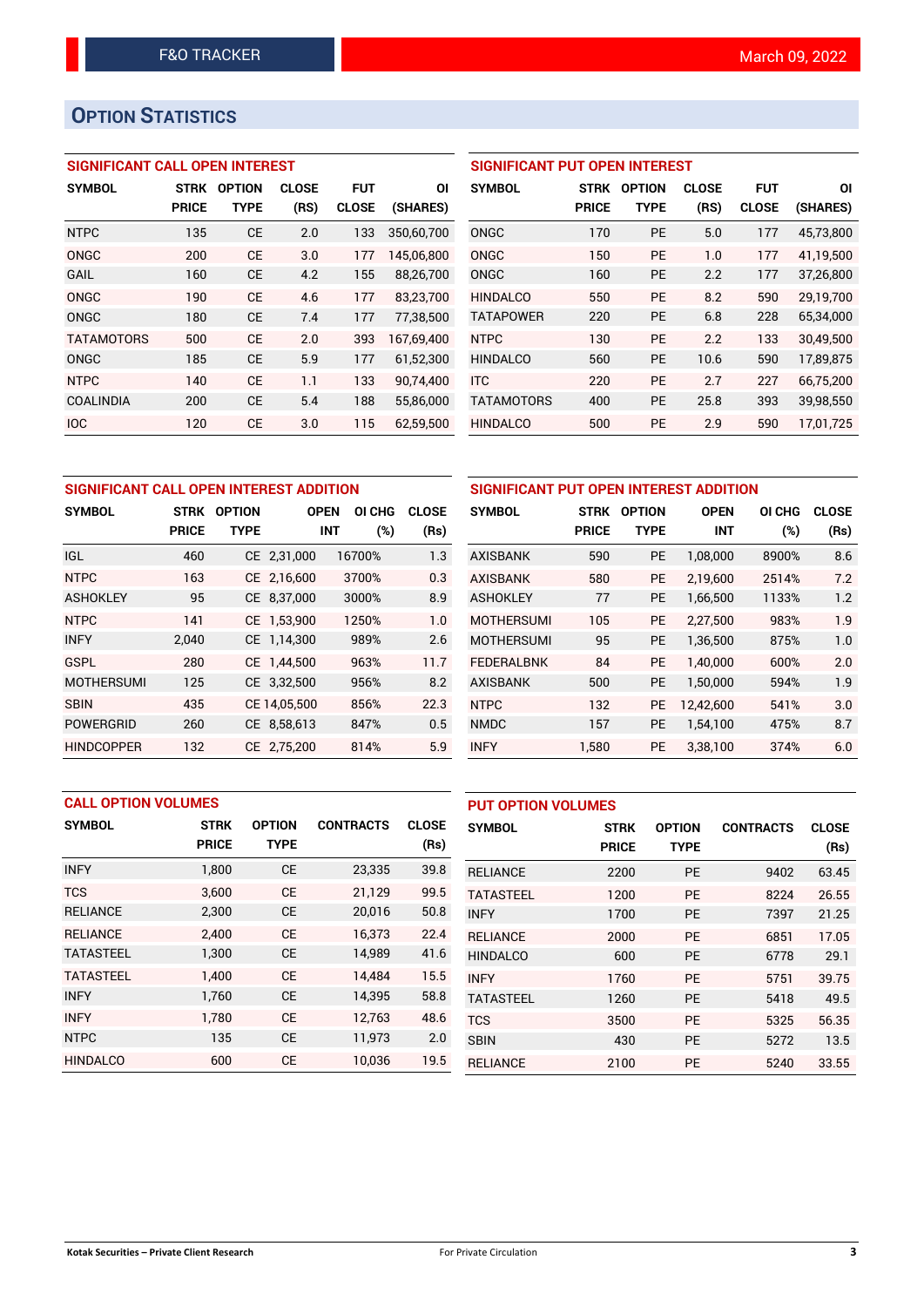## **RATING SCALE (PRIVATE CLIENT GROUP)**

- **BUY**  Stock/Index looks strong from the expiry/near term perspective and is expected to gain on the basis of technical and/or derivative parameters. Time frame is minimum of current expiry and in certain cases extend to the next series depending on the stock behaviour. Strict stop loss needs to be adhered to for every buy/long recommendation given.
- **SELL** Stock/Index looks weak from the expiry/near term perspective and is expected to gain on the basis of technical and/or derivative parameters. Time frame is minimum of current expiry and in certain cases extend to the next series depending on the stock behaviour. Strict stop loss needs to be adhered to for every sell/short recommendation given.

#### **FUNDAMENTAL RESEARCH TEAM (PRIVATE CLIENT GROUP)**

**Shrikant Chouhan Arun Agarwal Amit Agarwal, CFA Hemali Dhame** shrikant.chouhan@kotak.com arun.agarwal@kotak.com agarwal.amit@kotak.com Hemali.Dhame@kotak.com +91 22 6218 5408 +91 22 6218 6443 +91 22 6218 6439 +91 22 6218 6433

jatin.damania@kotak.com +91 22 6218 6440 +91 22 6218 6432 +91 80801 97299 +91 22 6218 6427

**Sumit Pokharna** Pankaj Kumar<br>Oil and Gas, Information Tech Construction, C sumit.pokharna@kotak.com pankajr.kumar@kotak.com +91 22 6218 6438 +91 22 6218 6434

**Jatin Damania Purvi Shah Rini Mehta K. Kathirvelu**

Construction, Capital Goods & Midcaps

Transportation, Paints, FMCG

Metals & Mining, Midcap Pharmaceuticals Pharmaceuticals Research Associate Support Executive<br>
iatin.damania@kotak.com purvi.shah@kotak.com rini.mehta@kotak.com k.kathirvelu@kotak.com

## **TECHNICAL RESEARCH TEAM (PRIVATE CLIENT GROUP)**

**Shrikant Chouhan Amol Athawale Sayed Haider** [shrikant.chouhan@kotak.com](mailto:shrikant.chouhan@kotak.com) [amol.athawale@kotak.com](mailto:amol.athawale@kotak.com) Research Associate +91 22 6218 5408 +91 20 6620 3350 [sayed.haider@kotak.com](mailto:sayed.haider@kotak.com)

+91 22 62185498

#### **DERIVATIVES RESEARCH TEAM (PRIVATE CLIENT GROUP)**

+91 79 6607 2231 +91 22 6218 5497 +91 33 6615 6273

**Sahaj Agrawal Prashanth Lalu Prasenjit Biswas, CMT, CFTe** [prasenjit.biswas@kotak.com](mailto:prasenjit.biswas@kotak.com)